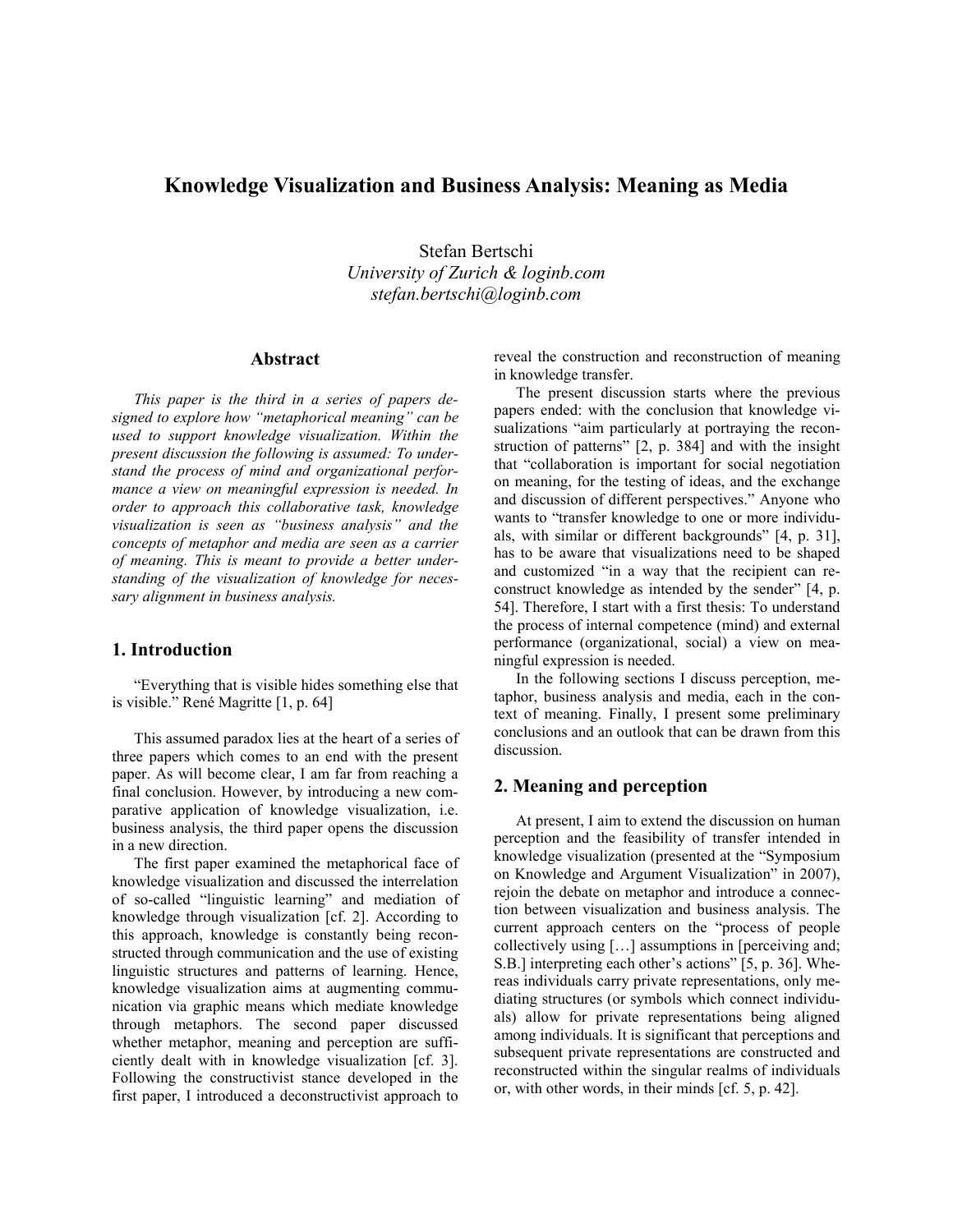Rubin's vase is an outstanding example for perception. Even though this figure-ground illustration is much older, it was Danish psychologist Edgar Rubin who made the "vase/profile illusion" famous in 1915 (see Figure 1). What is since known as "Rubin's vase" offers a mental choice of two equally valid interpretations: "we can alter our perception by directing our attention to either vase or face" [6, p. 154; cf. 7]. Attention can select either object as the "figure", thereby fundamentally distort perception.



**Figure 1 Rubin's vase** 

The preferred identification of objects is connected with the ability to perceive at will and to "differentiate" between "figure" and "background". In an experiment focused on these selection processes, it was argued whether one chooses those attributes of an object which are immediately relevant to the task in hand [cf.] 6, p. 155]. It seems quite reasonable that task-relevant or meaningful attributes are selected at first. A second example is given in Akiro Kurosawa's film "Rashomon" (1950): A crime, involving rape and murder, is reported by four witnesses, each from their own point of view [cf. 8, p. 93], and each telling a completely different story. Giving four viewpoints of the incident, the movie leads to questions like: Which witness is telling the truth? What is the right perception? How can one tell?

These "multiple perceptions" lead to a second thesis: To align individual representations a "flow of significance" is needed. In order to understand the symbols that allow individuals to be linked [cf. 5, p. 36], underlying processes require the use of linguistic learning. One learns the meaning of a symbol by finding out "what it is" and then by creating a version of that symbols' meaning [5, p. 43]. Cultural representations are perceived and comprehended by exposure to the mediating structure and by applying meaning to this structure [cf. 5, p. 47]. This leads on to the argument that functional perception is dependent on the intended

meaning of visualization [cf. 3, p. 342]; whilst meaning "is central to understanding human behavior." [9, p. xii] In the communication process our aim is to understand both sender and recipient, or even more, to connect them properly and align their understanding. However, consensus is not guaranteed, not even alignment is ensured. It is simply known that perception differentiates according to significance and meaning. Therefore, to constitute a meaningful practice within the transfer of knowledge, the interdependence of meaning and perception has to be acknowledged and understood.

In the previous paper I argued that the reasonable approach to evaluate the mechanisms and effectiveness of knowledge visualization has to be a type of reading "texts" (of all sorts) and is meant to consider, reveal and, finally, *understand* the underlying circumstances and contexts in which they are produced and received [cf. 3, p. 343]. This "understanding" was modeled on a process of learning [cf. 2; 18, p. 455]. Hence, there are sender and recipient, and the attempt to reveal how to analyze "meaning" in this mediating structure. For this purpose I use a diagram from Claude E. Shannon and Warren Weaver's "Mathematical Theory of Communication" (see Figure 2). In this depiction, "noise" is certain distortions and errors due to the transmission. Because of noise, "the received message exhibits […] an increased uncertainty." In their aim to solve the technical problem of transmission and to design the most accurate communications channel, Shannon and Weaver considered noise to be "undesirable uncertainty." [10, p. 19] Additionally, noise is important for the semantic problem and the effectiveness problem of communication [cf. 10, p. 4]; both the contents and the quality of transmission are affected by noise.



**Figure 2 General communication system** 

Moving on from Shannon and Weaver's depiction of a general communication system, one can tentatively illustrate the relationship of the resulting "two" meanings (see Figure 3). Knowledge has to be reconstructed by the recipient; because the recipient has to accord meaning to the incoming message, he or she is not at all passive, "but participates in the structuring of external reality." [3, p. 345] Therefore, the recipient is also the interpreter and confronted with "new" noise.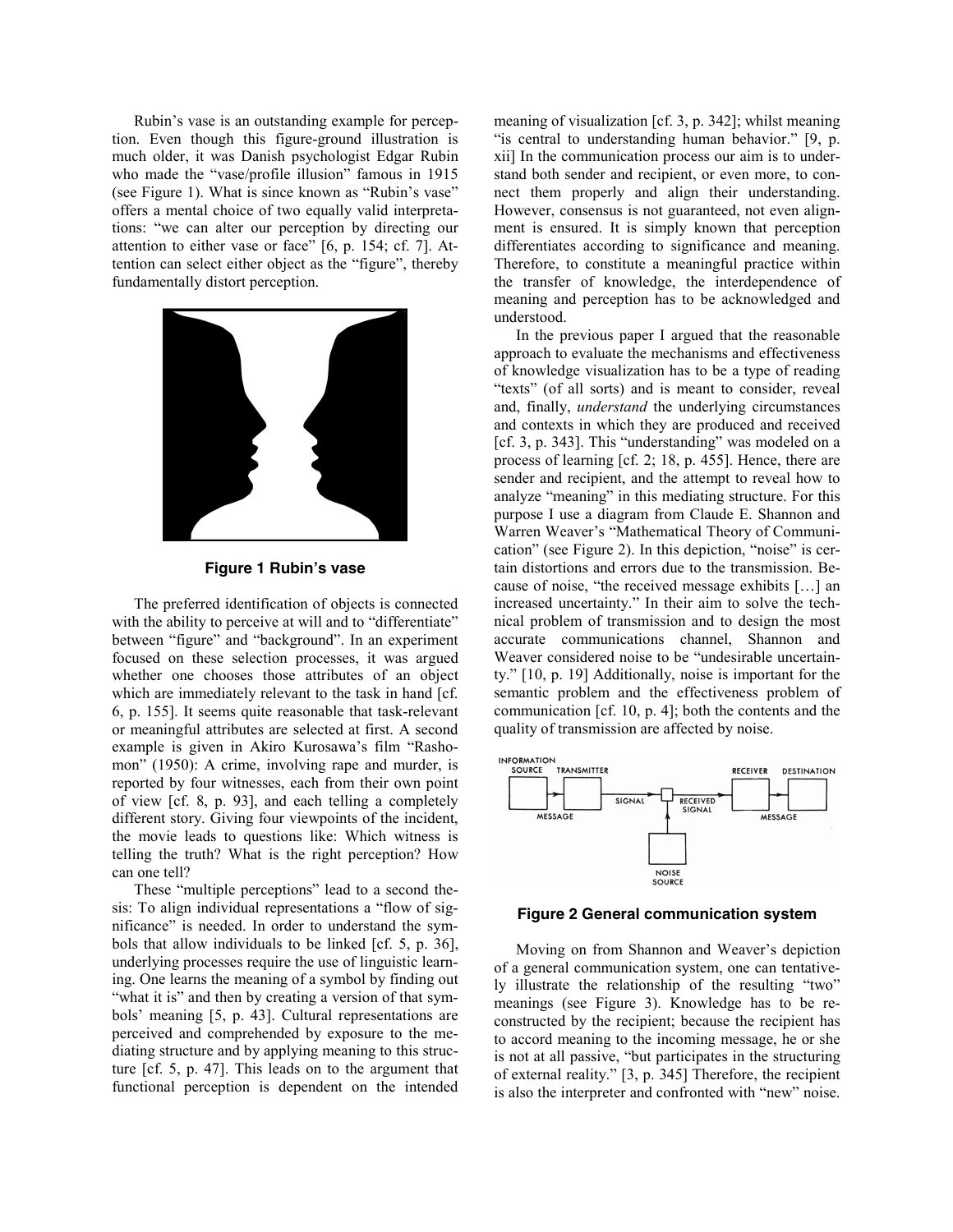This noise is now to be found on the right side of the receiver. It is worthwhile noting that Shannon and Weaver's original noise is still included in the "visualization" which takes place between sender and receiver. In this two-part process, i.e. presentation by the sender and subsequent separate formation of representations by the recipient, the problem of "noise" and "meaning" is encountered as a problem of two noises and two meanings.



**Figure 3 Two meanings** 

The analysis of this communication process should address the "how" (how does it happen?), which in a common understanding leads to the "why" (why does it happen?), instead of the "what" (what happens?), and a deconstructivist approach has proven to be a suitable tool for addressing construction [cf. 3, p. 343]. But it is the "why" which has to direct our approach to the "how" of the *mediating structure and perception* [cf. 5, p. 44]. The structure linking sender and recipient could be the metaphor (as indicated in [2] and [3]), at the same time providing an answer on the "how" of the mediating structure (i.e. its functioning), and on how to address the problem described. This means in short and wrapped in a third thesis: Metaphor is typified language use and a means to simplify the distinction of noises and meanings.

## **3. Meaning and metaphor**

Metaphors may establish conventional meanings and work as "instructions" for agreement [cf. 5, p. 42]. They provide previous constructions and evoke a connected mental picture which, in the best of cases, is identical or at least significantly approximated in sender and recipient. At the same time, metaphors "admit endless or at least open-ended interpretations"; what they mean or communicate is never fixed in advance [11, p. 205; cf. 12]. Even metaphors cannot ensure that meaning is transferred identically to all recipients. This is illustrated in the following example: In Nigeria people use the metaphor "She is my bedbug" as a term of affection for their lover because bedbugs are considered cute. Given our, say Western European presuppositions about bedbugs, the same metaphor would express something very different: saying that he or she is a nuisance [cf. 11, p. 208]. This example shows same content that can have different metaphorical

meanings in different contexts, again distorting perception. However, the conception of metaphor as the "fountain of meaning and truth" plays a foundational role in human understanding [cf. 3, p. 344]; it plays a central role in the way we make sense of the world. Because "there is no accepted understanding about the way metaphors work" [13, p. 393], I understand metaphors to be a capability to comprehend and shape experience, "like seeing or touching or hearing, with metaphors providing the only way to perceive and experience much of the world" [14, p. 239]. It is understood that "metaphor […] results in an active and unified apprehension of knowledge." [13, p. 394] Metaphors organize knowledge.

As a return to the previous papers, I subscribe to images of organizations (and organizing) adhering to a linguistic model (hence, linguistic learning in [2]) or, in other words, "language-based conceptualizations of organizations" [13, p. 395, 401]. It will soon become clear why "organization" is introduced as a central aspect of the present paper. In this logic, knowledge visualization contributes to the analysis of meaning in communication. With its intangible connection to metaphor [cf. 4; 16], "the essence of […] [knowledge visualization] is understanding and experiencing one kind of thing in terms of another" [14, p. 5]. By visualizing complex issues, these processes of understanding and experiencing are embedded in the way we act, interact and – again – make sense of the world.

 In regard to organizations a plausible example is found in the metaphor "Work is a game." In this metaphor, work is seen as a game, including players, moves and strategies. Thereby, metaphors "help to structure beliefs and guide behavior in organizations, express abstract ideas, convey vivid images that orient our perceptions and conceptualizations, transfer information, legitimate actions, set goals, and structure coherent systems" [13, p. 396]. Furthermore, they can be used to highlight and reproduce practices and patterns, perceptions and reactions as well as norms, motives and meanings.

## **4. Meaning and business analysis**

Seeing meaning both as part of one's mind and as a social construction is an aspect that is also contained in understanding "business analysis". According to this approach, differences in meaning and difficulties in understanding have to be overcome or analysis and visualization will inevitably fail. This holds especially true for the two meanings involved in the transfer of knowledge (see Figure 3). They emerge because the corresponding qualities are "constructed rather than deciphered" [15, p. 751], resulting in the fact that meaning is emergent and individual cognitive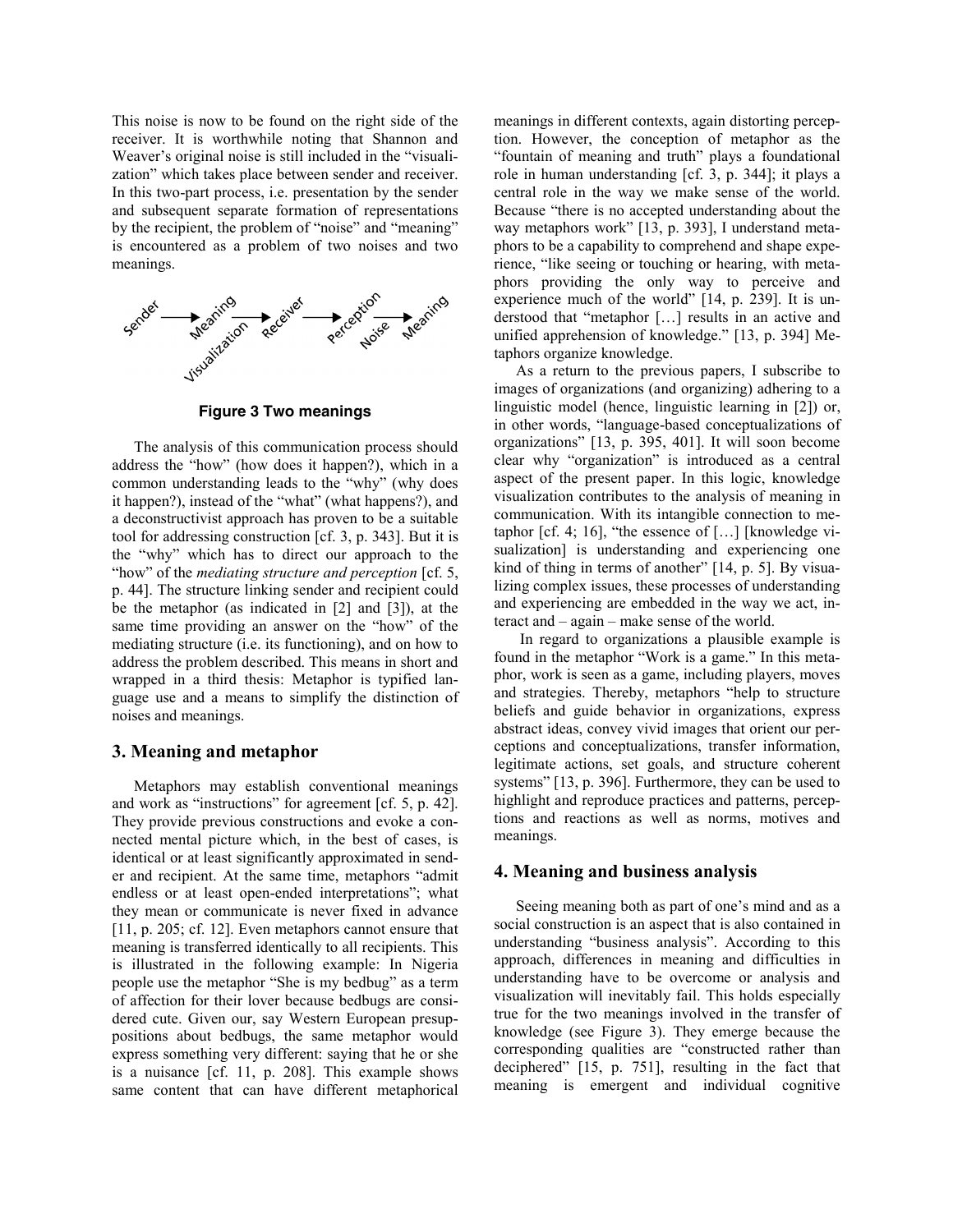processes differ immensely. In order to manage and transfer knowledge, these processes of construction and reconstruction need to be analyzed and understood.

Originally, knowledge visualization was set as a "new field […] in the context of business knowledge management." [4, p. 52] I believe that this focus is too restrictive, as there is more potential in the construction and reconstruction of knowledge within a wider understanding of organization and collaboration. To reflect a change for IV'09, the "Symposium on Knowledge and Argument Visualization" has been renamed to "Knowledge Visualization and Visual Thinking". For the intended connection with business analysis, I extend knowledge visualization beyond the mere business application and relate it to general organizational realms and meaningful thinking about these realms. As will become clear, the same applies to my understanding of business analysis.

#### **4.1. Business analysis**

Business analysis is commonly understood as an analytical and consultative position, liaising between the business side and service provision in organizations. It combines the analysis of customer requirements, the questioning of existing and prospective processes, the structuring of and advice on change and development; but business analysis is also concerned with managing relationships and transferring knowledge within an organization. An even narrower definition limits business analysis to the smooth integration of new technologies and business processes, translating business requirements into IT requests.

The International Institute of Business Analysis (IIBA), the leading professional association, defined its field as follows: "Business Analysis is the set of tasks, knowledge, and techniques required to identify business needs and determine solutions to business problems. Solutions often include a systems development component, but may also consist of process improvement or organizational change." [17, p. 12] Likewise, their definition of the role of business analyst reads: "A business analyst works as a *liaison* among stakeholders in order to elicit, analyze, communicate and validate requirements for changes to business processes, policies and information systems. The business analyst understands business problems and opportunities in the *context* of the requirements and recommends solutions that enable the organization to achieve its goals." [17, p. 13, my italics] Determining solutions to organizational problems and identifying needs of stakeholders are at the core of this profession. The business analyst acts as a bridge between the involved parties, translating different views into one.

Business analysis as it is understood here is the "management of meaning" which is used "when communicating organizational change to inform and inspire", to "facilitate knowledge production" and to "create shared experiences" [13, p. 405]. The process of analyzing and steering has to consider how identities are created (minds, roles, images etc) and how meaning is framed within processes (stories, slogans, artifacts etc). A practical example is the construction of vision and mission statements. It is crucial to understand that this cannot be a one-way process: organizational members are "shaping *and* being shaped in their everyday actions, interactions, and relationships" [13, p. 407, my italics]. Conversation and collaboration are paramount; and these mediated exchanges of different perspectives facilitate the connection with business analysis because "metaphor is *seeing* something from the viewpoint of something else" [16, p. 170, my italics], e.g. seeing technology/change from the viewpoint of business/organization and vice versa.

It is an outstanding capability of metaphors "to create *previously unapprehended* relationships." [13, p. 403, my italics] The metaphor's relation to meaning allows us to relate both metaphor and meaning to general connections and collaborations, as included in my understanding of business analysis. Wherever a common understanding is sought, there is a need for aligned meaning. Because sender and recipient have their independent minds, it has to be taken into account that "meaning exists outside discursive reproduction" [13, p. 404]. Hence, one is thrown back to the problem of at least two meanings.

#### **4.2. Context**

It does not come as a surprise that the envisioned alignment depends on the context in which one is supposed to analyze, interpret and execute it. Business analysis, like knowledge visualization, depends on awareness, perception and the recognition of meaning [cf. 3, p. 345]. How is something done and why? Is it able to fulfill its objectives? In both fields it is important to understand that the receiver is not a passive recipient of information but participates in the structuring of knowledge; each recipient has his or her own mindset. These mind-sets involve complex subjective constructions which are constantly being modified in communication. Knowledge visualization already demonstrated awareness for the interpretational process of meaning [cf. 4, p. 121], and the same should apply to business analysis. Whereas the *understanding* of needs for change is central in business analysis, *communication* and *delivery* are equally important. Without understanding the meaning of these processes, their communication is restricted, particularly if the need for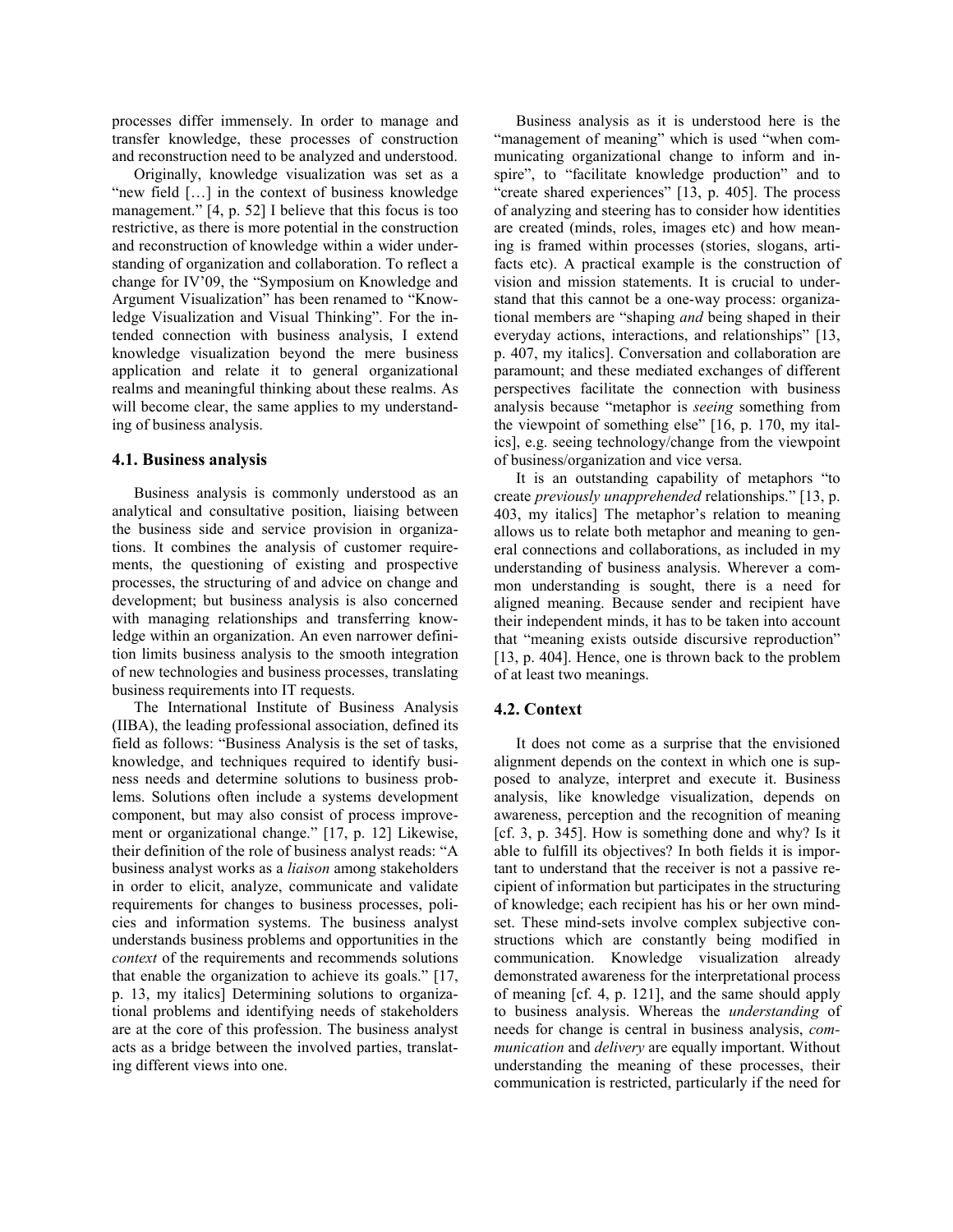aligning different views prevails. Loaded with the task of *collaborative meaning management*, choosing the right mode of communication is essential to get appropriate information, to save time and money, to avoid confusion and to obtain support from stakeholders.

Both knowledge visualization and business analysis are about constructing and reconstructing (contextual) meaning. Business analysts would have to inquire in which situations and how they can apply and benefit from knowledge visualization: How can visualization and visual metaphors be used to improve their liaison practice? Which issues and risks may emerge in this context? What methods exist or need to be developed? In this regard, business analysis would become a field of application for knowledge visualization and a thorough discussion is needed. At present, I focus on mediated meaning as its precondition.

It is the "seeing something from another viewpoint" knowledge visualization and business analysis have in common. This leads to a fourth thesis: Both knowledge visualization and business analysis address the question how different people are able to perceive the same organizational "world" (i.e. knowledge) at the same time. "[M]aking sense of ambiguous and complex situations through conversations and dialogue" becomes increasingly important [19, p. 5]. On this note, the business analyst is situated "in between" the heads (mind, individual, sense, *meaning*) and the outside (environment, organization, situation, *meaning*). The same applies to knowledge visualization which "aims to improve the transfer and the creation of knowledge" by giving people "*richer means* to express what they know" [4, p. 135, my italics]. These richer means refer to a mediating process involving visualization; they refer to means of communication and collaboration in the context of meaning.

## **5. Meaning and media**

The approach proposed here reflects the problem of transfer as related to a "medium" or "carrier" of meaning [cf. 3, p. 343]. Metaphors act as carriers or "transporters of meaning" [9, p. 225]. Carriers facilitate a common understanding because they are already situated in context [cf. 9, p. 232]. For instance, I have an understanding of what "X" means to me personally because someone was able to (visually) demonstrate why. Hence, this approach is not merely based on what is said and how it is said, but on why it is said and why visualizations mean something. Such a view is pivotal to understanding the subjective and contextual meaning of people's experiences *and to differentiate them from noise*.

In regard to aforementioned collaboration, it is particularly important to understand meaning [cf. 2, p. 385]. These meanings have to be reflected in a "medium", some kind of carrier or process interlinking different views. Again, it leads to the question how these meanings can be expressed and transferred efficiently and effectively. Thinking of richer means to express knowledge, most prominently digital interactive media and Adobe Flash come to mind. As a technology that integrates audio, video and high-resolution graphics, the defining characteristic of so-called "rich media" is the following: it features dynamic motion which can occur over time or as a direct response to interaction. (The present paper merely points to such media for demonstration, e.g. Adobe Flex or the more visually rich ILOG Elixir, including 2D and 3D charts, treemaps, map-based dashboards, organization charts, gauges and Gantt charts.)

Microsoft PowerPoint, the standard tool for knowledge visualization, already "integrates visual media into an overall structure of speech", even though the process of presentation is only "half-automated" and relates on its "live" performance [20, p. 89]. This situation reminds of the business analyst, the collaborative approach and its dependent performance of meaning. Furthermore, the positive aspect of mediation technologies lies in the "dissolution of institutional boundaries of knowledge" [20, p. 92]. Like in other computermediated communication, content (i.e. knowledge) does not affect form. This versatility demands a "recontextualization" which in turn allows addressing the problem of the two meanings.

Moving pictures, however, retain their context and thereby constitute meaning, not the least because they are the most common way one experiences the world. With other words, "writing a caption under a picture is not the only way to disambiguate it; turning a static picture into an animated one might solve the problem, too." [21] Rich media might be such a solution: providing richer means to collaborate globally, leading to meaningful information and facilitating an aligned understanding. Using the same data or information, in an ideal future, "the [rich media] application [intuitively; S.B.] adapts to the uses of that data, depending on who is using the application." [22, p. 5] However, the versatility (multiple contexts, meanings etc) remains a problem which has to be accounted for. Business processes and their wider organizational variants are equally affected and relate these mediating structures to analysis and visualization. Finally, it is this "knowledge transmission" [20, p. 91] which leads back to Magritte's "hidden visible" and to the beginning of the paper.

#### **6. Conclusion**

The envisioned alliance of knowledge visualization and mediated business analysis may not only have the